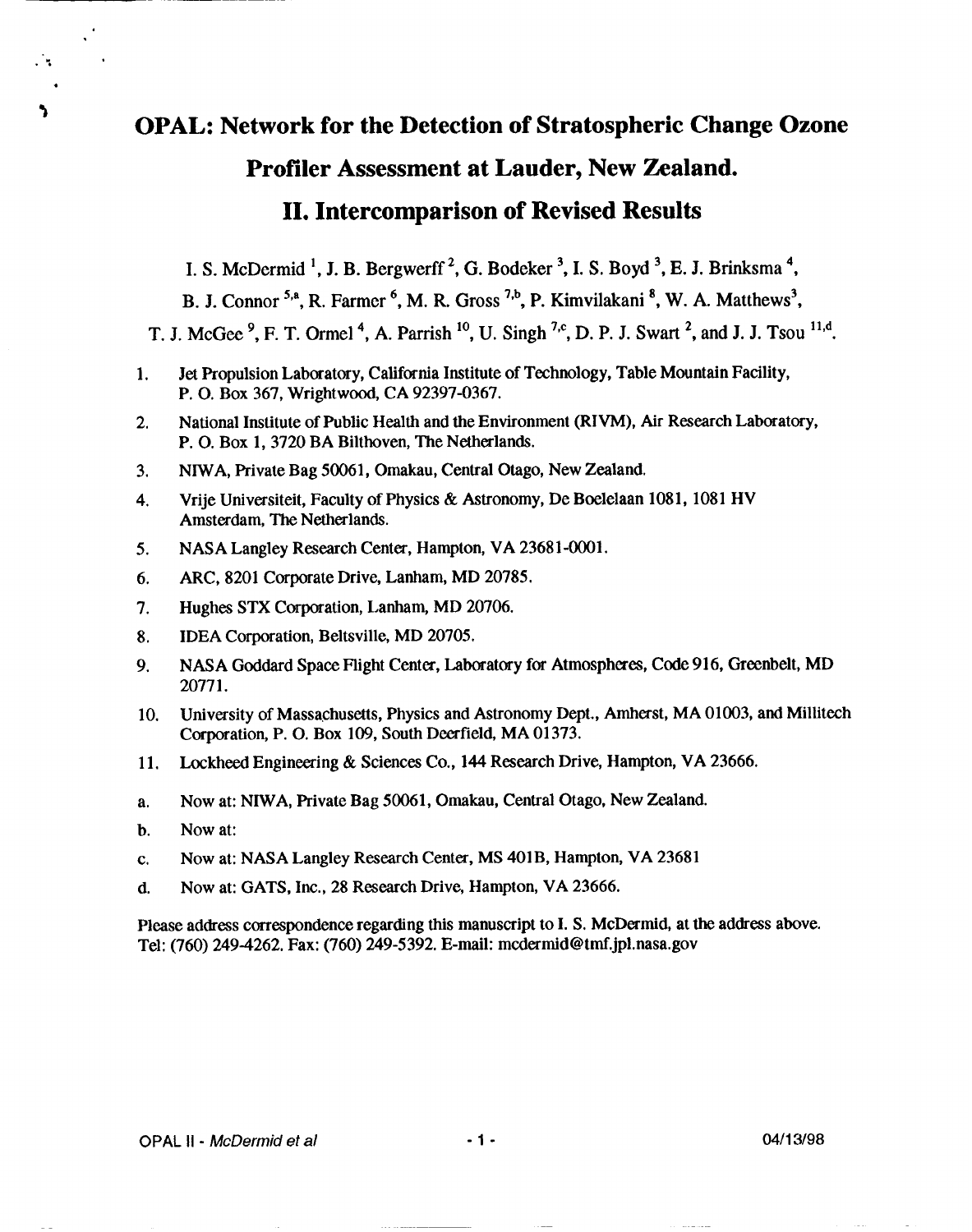# **Abstract**

.".,

 $\mathcal{L}^{\dagger}$ 

;

Following a blind intercomparison of ozone profiling instruments in the Network for the Detection of Stratospheric Change at Lauder, New Zealand, revisions to the analyses were made resulting in a new dataset. This paper compares the revised results from two differential absorption lidars (RIVM and GSFC), a microwave radiometer (Millitech/LaRC), and electrochemical concentration cell (ECC) balloon sondes (NIWA). In general the results are substantially improved compared to the earlier blind intercomparison. The level of agreement was similar for both single profiles and for the campaign average profile and was approximately 5% for the lidars and the sondes over the altitude range from 15 km to 42 km (32 km for sondes). The revised microwave data shows a bias of 5-10% high in the region from 22 km to 42 km. Starting at 42 km the lidar errors increase significantly and comparisons of the microwave results were not possible above this altitude.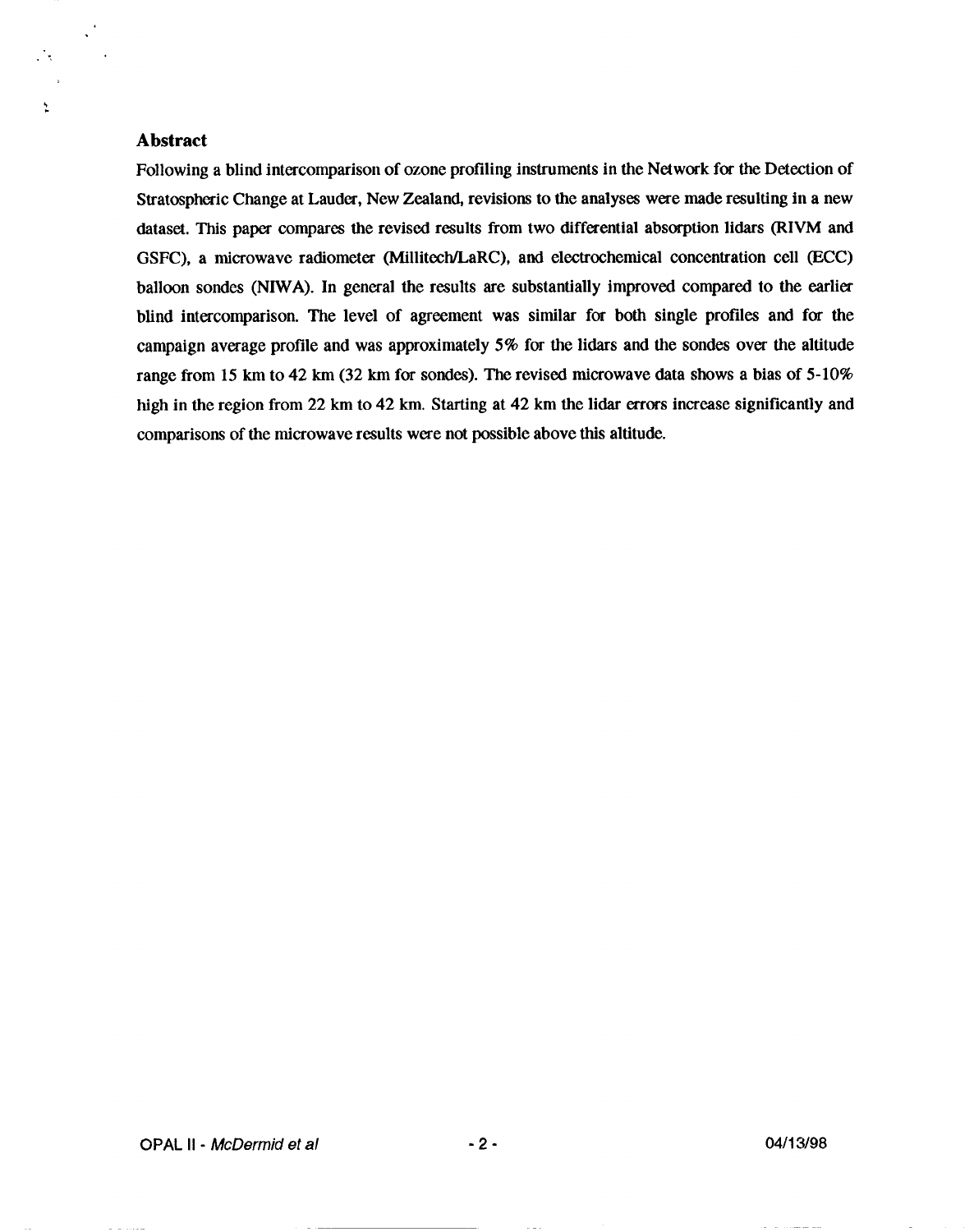## **1. Introduction**

 $\mathcal{L}_{\mathbf{r}}$ 

ž

The Ozone Profiler Assessment at Lauder (OPAL) was carried out from April 15 to 29, 1995 at New Zealand National Institute of Water and Atmosphere (NIWA) atmospheric research station (45.05°S, 169.68"E). This intercomparison campaign was carried out following the protocols established by the Network for the Detection of Stratospheric Change (NDSC) for the validation of instruments [NDSC]. Results from the first phase of the campaign, which was carried out as a blind intercomparison, have been presented by McDermid et *al.* [Part 1]. Following the blind campaign the investigators had opportunisty to study their results and the comparisons with other instruments in detail, For all of the Lauder instruments the investigators did find some kind of problem, either hardware or software related, and all groups submitted revised data for consideration. To be accepted into the revised assessment the problems and changes made had to be fully documented and justified. In the case of changes to the analysis routines it was expected that all previously acquired data would be reanalyzed with the new method, not just the OPAL data.

This paper compares the revised results submitted for the RIVM DIAL system, the Millitech microwave radiometer, the NIWA electrochemical concentration sondes (ECC), and the STROZ-LITE mobile DIAL system from the Goddard Space Flight Center (GSFC). For a brief description of these instruments and for a more detailed description of the OPAL campaign the reader is referred to Part I *[McDermid et al., \*\*].*

### **2. Data Revisions**

### **RIVM DIAL Revisions**

At the time of the OPAL campaign the algorithms to extract ozone profiles from the lidar returns were still under development. Continuation of this development has led to improvements in the treatment of high signal level non-linearity corrections (pulse-pile-up errors) and the implementation of a correction procedure for signal-induced-noise *(SIN) [Donovan et aL,* 1993]. The high signal level non-linearity correction was determined from dedicated measurements using neutral density filters to vary the signal levels. Typically, this correction influences the ozone profiles at altitudes below 18 km for the near channels and at 23-30 km for the far channels. In this case, the non-linearity correction is found to lower the derived ozone density. The SIN corrections are performed by subtracting an extrapolated exponential background fit from the measured signals (fit domain depending on signal levels). The SIN correction increases the ozone density at high altitudes, typically above 20 km in the near channels and above 35 km in the far channels.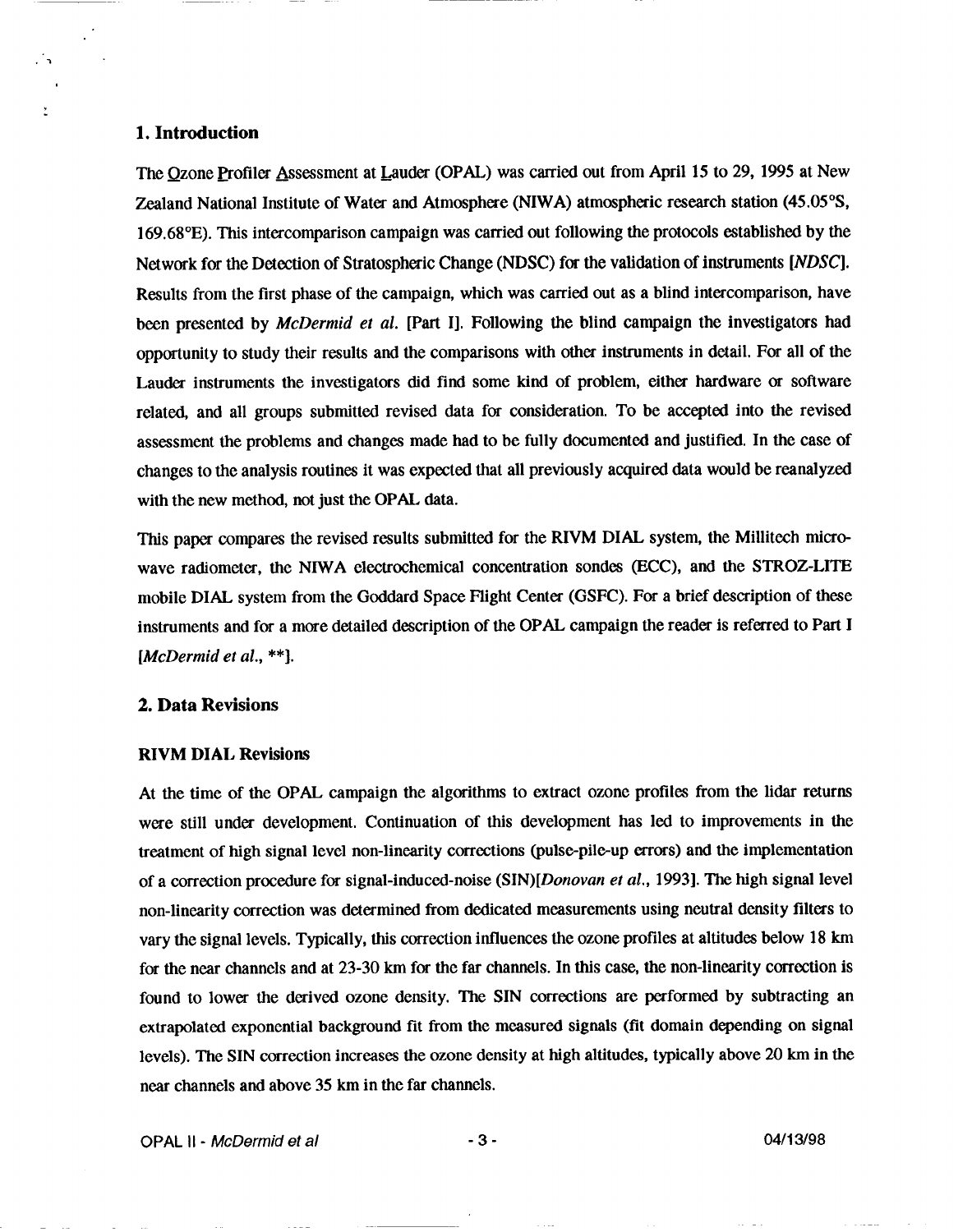**Several other** aspects of the RIVM ozone algorithm were investigated. The altitude registration has been improved resulting in a profile shift of  $-41$  m for profiles measured using 1  $\mu$ s time bins (OPAL  $4/15 - 4/17$ ) and  $-266$  m for profiles using 2  $\mu$ s time bins (4/20  $-4/29$ ). A programming error resulting in a constant rather than decreasing Rayleigh extinction correction at altitudes above 30 km has been rectified. This error caused spurious negative concentrations of ozone above *30 km. The* difference between the mean profiles from the blind set and the revised results is shown in tigure 1. These differences are quite substantial over most of the profile.



Figure 1. Difference between the blind and revised mean RIVM lidar profiles (revised-blind/revised).

#### **Millitech/LaRC Microwave Radiometer Revisions**

The microwave data were reprocessed in a manner consistent with the current, larger dataset for the microwave radiometer at Lauder. Two minor modifications were made to the calibration procedure to better adapt it to the prevailing conditions at Lauder. These changes, which are described in detail below, generally reduce the measured ozone values by a few percent compared to the blind data as shown in figure 2. One of the changes to the calibration involved choosing climatologically appropriate temperatures for the isothermal model troposphere that is used to determine the tropospheric attenuation of the ozone signal, based on sonde measurements of the temperature and humidity profile. Some atypically strong nighttime temperature inversions were observed at the time of the OPAL campaign and if these profiles were taken as typical for the OPAL period instead of the climatological average applicable to the larger dataset, the measured ozone would decrease by about an additional 2%. The errors associated with the revised OPAL data are given in Table 1 and were calculated by the methods described by Connor *et al* [1995].

**.-l**

.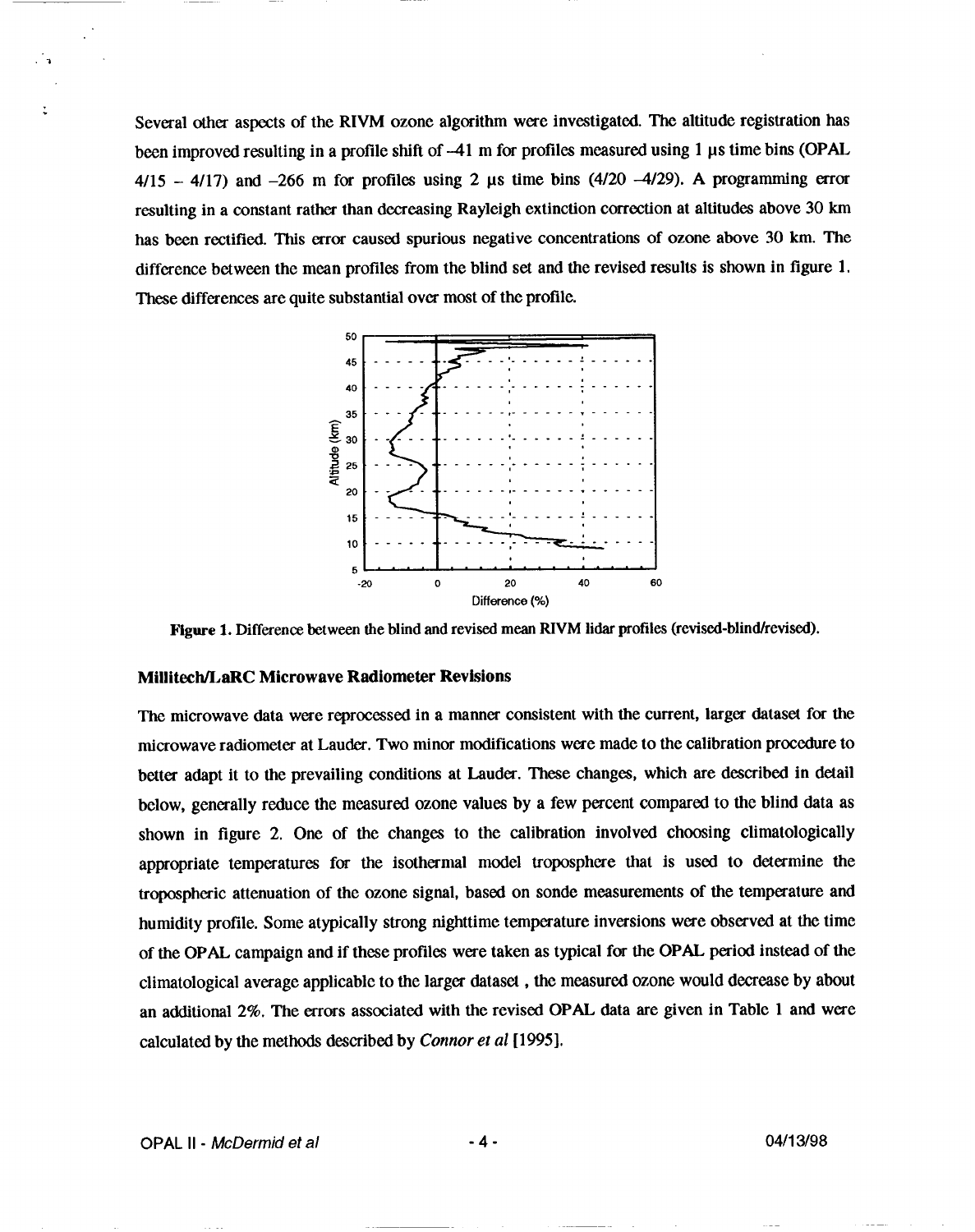

**Figure 2.** Difference between the blind and revised mean Millitech microwave profiles (revised-blind/revised).

| D                               | Approx. Z<br>---- | Precision<br>a cha ann an chailte ann a bhliadhna ann an ceanna an chan an chan ann an chailte an chan an chailte | <b>Accuracy</b> |
|---------------------------------|-------------------|-------------------------------------------------------------------------------------------------------------------|-----------------|
| <b>SERVICE CONTROL</b><br>(hPa) | (km)              | (%)                                                                                                               | (%)             |
| 56                              | 20                |                                                                                                                   | Բ               |
| 12                              | 30                |                                                                                                                   |                 |
| 3                               | 40                | 5                                                                                                                 |                 |
| 0.8                             | 50                | Б                                                                                                                 |                 |

Table 1. Precision and accuracy for microwave measurements during OPAL.

The first rnodfication involved the derivation of the opacity of the troposphere from the measured intensity of its thermal radiation, It was discovered that the blind results exhibited small diurnal variations at altitudes below 50 km where none were expected, particularly at the time of the campaign. These were traced to differences between the daytime and nighttime tropospheric temperature profiles (temperature inversions are frequently observed at night) which were not accounted for in the calibration. The calibration procedure uses an analytically solvable isothermal model atmosphere (described by *Parrish et al [1992])* to relate the tropospheric opacity to the measured intensity of the tropospheric thermal radiation. This is necessary because data on the true absorption profile are not continuously available. For the blind results, the temperature of the model atmosphere was taken to be a fixed amount less than the measured surface temperature at all seasons and times of day. A study using available temperature and humidity profiles recorded by ECC ozonesonde flights was subsequently made to determine the optimum temperature offsets (in a climatological sense) to use in this model. The temperature offsel is defined as the difference between

.% .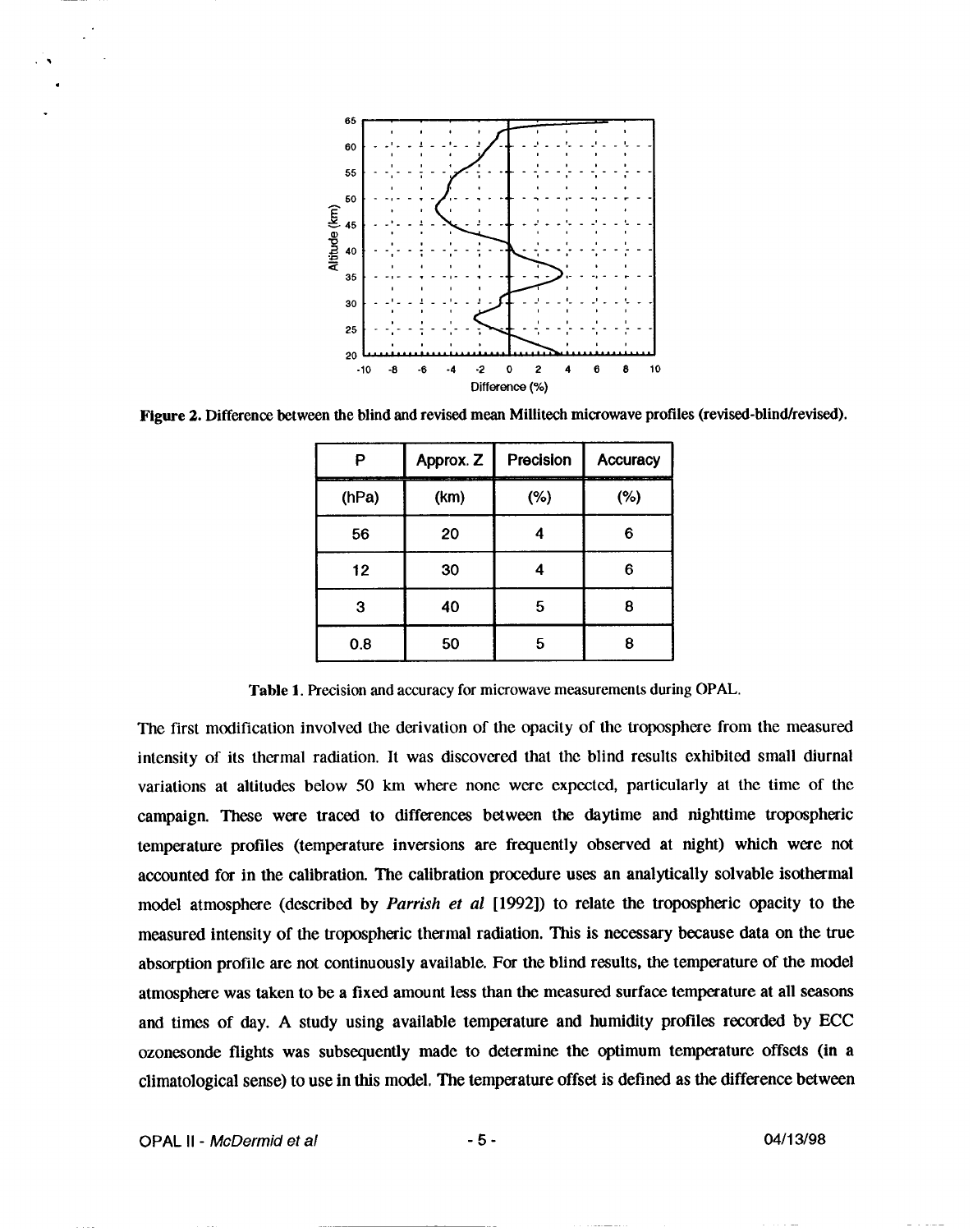the measured air temperature near the ground and the temperature assigned to the isothermal model atmosphere. An optimum offset is one which produces a tropospheric thermal radiation intensity from the isothermal model that equals the intensity calculated with fill radiative transfer for a given absorption profile, when the opacity entered into the model is the value calculated from the profile. Optimum temperature offsets versus day number were calculated for each of the available sonde temperature and humidity profiles and were grouped into daytime and nighttime sets. Sinusoidal functions having a one year period were fitted to these sets and these functions were applied to determine the temperatures to be used in the isothermal model when reducing all the Lauder data, including the OPAL data, The peak-to-peak amplitude of the nighttime function corresponds to about a 5% variation in the ozone measurement calibration; that of the daytime fimction corresponds to about a 2% variation. The rms of the residuals corresponds to about a 2% variation in the calibration for both sets. This uncertainty is small compared to the  $4\%$  uncertainty in the tropospheric opacity measurement given in the error analysis discussed in Connor et *al [1995].* Therefore it was not found necessary to increase the uncertainty estimates given in that paper to accommodate the new information obtained in this analysis.

The second adjustment involved the measurement of the difference between the true elevation angle of the centroid of the signal beam and the angle reported by the encoder on the instrument. For reducing the blind data, this offset was measured by scanning the beam past a calibration target, of which the position has been determined with respect to the instrument by a survey. However, a later survey made in 1996 gave a different target position than the original 1992 survey, most likely because of settling and/or heaving of the instrument shelter or calibration target foundations. The net difference was an amount that would affect the measured ozone values by 3.5%. In an attempt to eliminate uncertainty from this source, the elevation angle offset was determined by making it an adjustable parameter in the least-squares fitting routine that calculates the opacity from the tropospheric signal intensities measured at five elevation angles between 10° and 28°. If the offsel value is not optimum, the fit at the extremes of the elevation angle range will be degraded, This technique was used in reducing the revised data. It is estimated that the error component due to use of this technique is 4% and this error is classified as a component of the accuracy of the measurement because it is unlikely that the elevation calibration changed during the short period of the campaign. Multi-year comparisons between SAGE 11and Lauder ECC ozonesonde results with microwave data reduced using both techniques described above are entirely consistent with this estimate.

.8

\*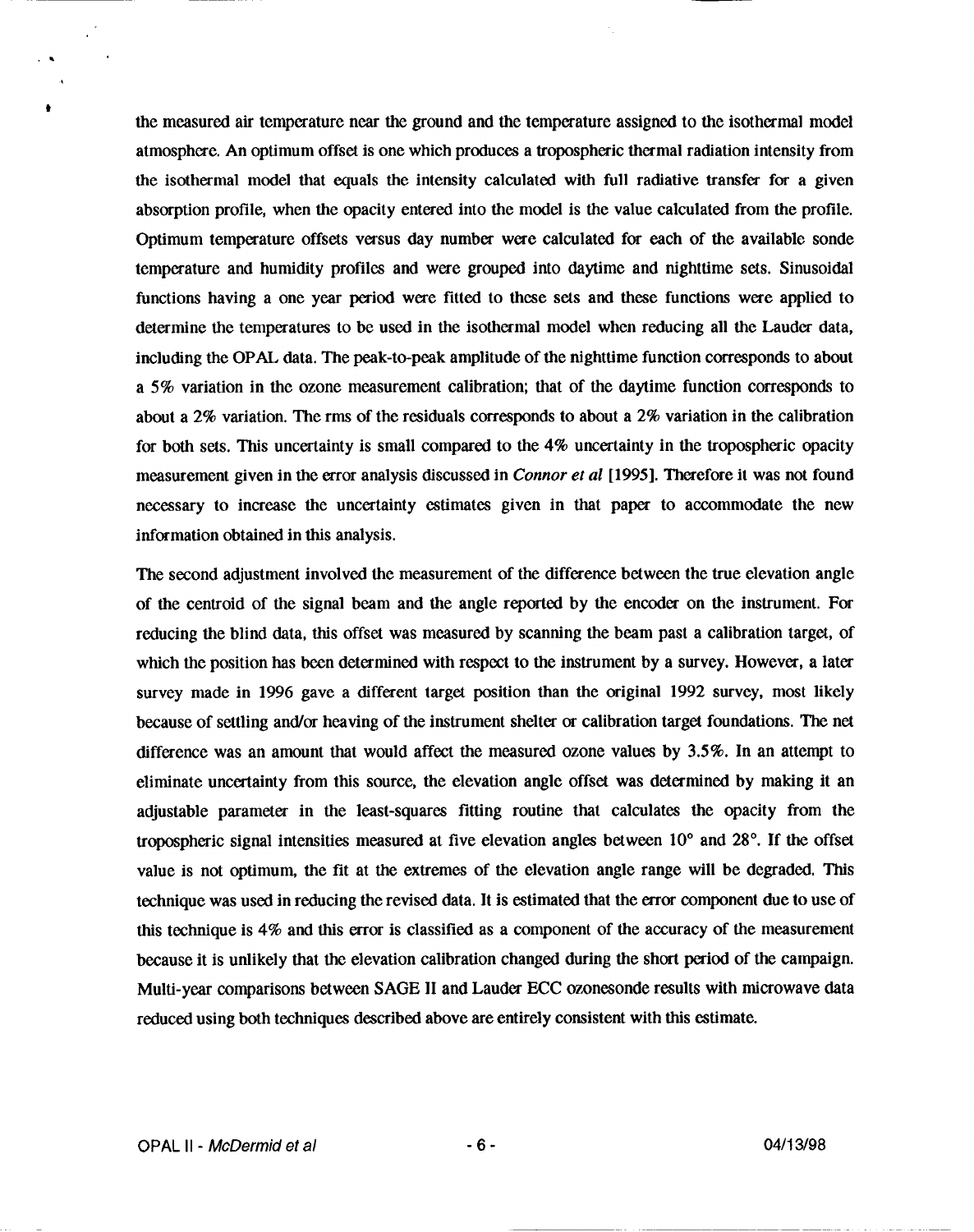#### **NIWA ECC Sonde Revisions**

.m .

**L**

Revisions to the ozonesonde data were concentrated in two main areas. First, the geopotential heights were recalculated after a small error was found in the data processing sofiware. At the same time, the algorithm was extended to include the effects of water vapor in this calculation. Secondly, all ozonesonde partial pressures were multiplied by 0.9743 to account for the change in the ozone absorption coefficients applicable to the Dobson retrieval of total ozone to which the ozonesonde solutions were normalized. The Dobson instruments and network previously used the ozone absorption coefficient from *Vigoroux* [1953, 1967] but recently changed *[Kornhyr et al,* 1993] to the newer values reported by *Bass and Paur* [1985]. The lidars have always used the Bass and Paur absorption coefficients.



Figure 3. Difference between the blind and revised mean NIWA ECC ozonesonde profiles (revisedblind/revised).

The difference between the mean profile, from averaging all nine flights, in the blind and revised datasets is shown in figure 3. The effect of the change to the ozone absorption coefficient is a constant -2.6% over the complete profile.

#### **GSFC DIAL Revisions**

**The only** change to the GSFC lidar results stems from the discovery of a 1.25 ps timing error in the data acquisition system. This results in a 187 m offset in the revised data compared to the blind set. The ozone values are unchanged but the entire profile is moved up 187 m, The differences between the GSFC blind and revised results are summarized in figure 4.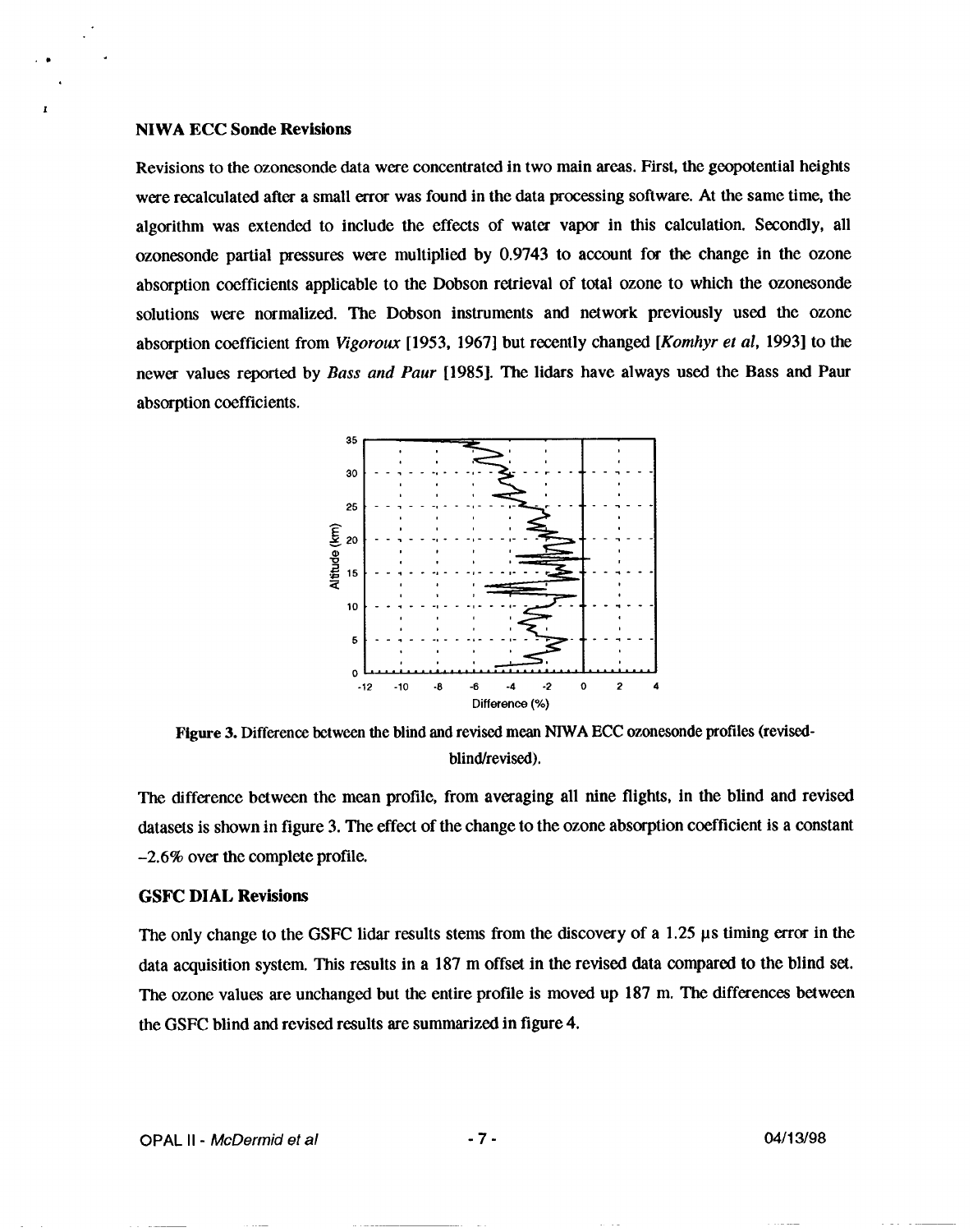

Figure 4. Difference between the blind and revised GSFC lidar results.

#### 3. **Revised Results- Campaign Average Profiles**

.\*

**1**

As in the blind intercomparison, a mean profile from all measurements made by each instrument during the campaign was generated as shown in plate 1. It was decided not to include the SAGE II results in the revised intercomparison since the SAGE profile in the blind intercomparison did not agree well with the OPAL instruments and did not assist in determining the true or best ozone profile to which the instruments should be compared. To see the effects of the revisions, Plates 1 and 2 can be compared with Plates 3 and 6 of Part I *[McDermid et al.,*  $*$ ].

Considering each instrument in turn; it can first be seen [Plates 1 and  $2(a)$ ] that the RIVM lidar measurements have been improved at the top of the profile, now agreeing within 10% with the GSFC lidar and the microwave radiometer at 45 km compared to only 40 km for the blind results. In the region from 15 km to 45 km the RIVM lidar and GSFC lidar agreement is improved and for most of this range it is within  $-5\%$ , increasing to  $-10\%$  at the upper and lower ends. The agreement with the ECC sonde is also improved and is better than 10% in the region from 15 km to **35 km.** However, below 15 km the agreement with the GSFC lidar and the ECC sondes is considerably worse than in the blind intercomparison and increases steadily to  $~50\%$  at 10 km where it previously agreed to better than 10% with the GSFC lidar.

The revised microwave radiometer results now appear to show a positive bias, in the 20 km to 45 km altitude region, compared to all of the other instruments [Plates 1 and 2(b)]. The shape of the difference curves is improved in the sense that the differences to the other instruments is now almost constant where there was a sinusoidal or sigmoid shape for the blind differences but there is a bias of **as** much as 10% at 30 km.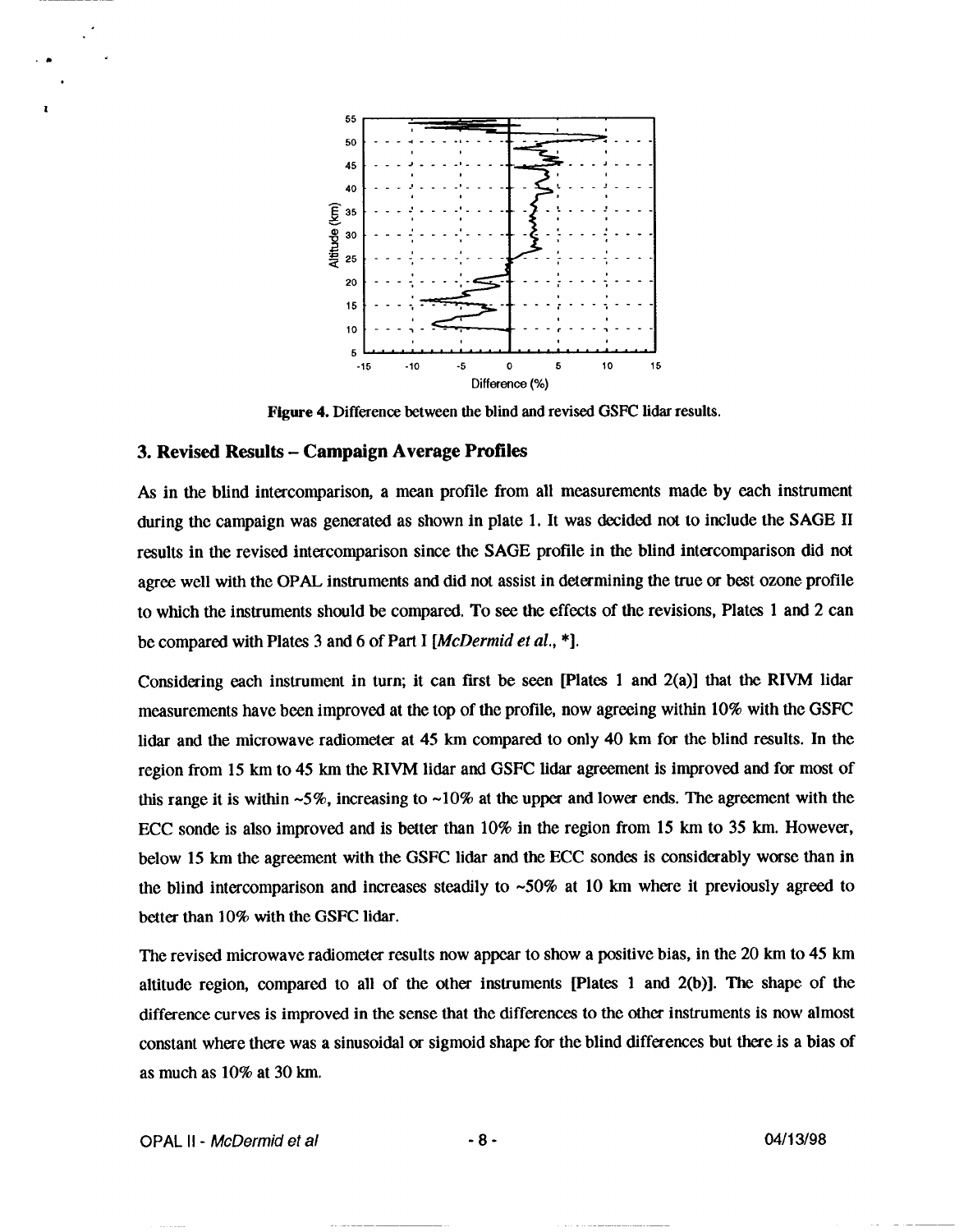

Plate 1. Revised results: Ozone profiles averaged over the entire OPAL campaign period for each instrument.

Although the ozone amounts reported in the microwave *revised* mean profile are slightly less than in the corresponding blind profile over most of the altitude range, they are still typically 5-10% higher than the revised amounts reported by the other instruments. This bias is not consistent with results obtained in two other intercomparison campaigns, in which the microwave measurements were well grouped with the others. In the STOIC campaign *[Margitan et al., 1995]* the present microwave instrument was compared to lidars, sondes, SAGE-II, and others at Table Mountain, California; in the ML03 campaign [McPeters et *al.,* 1996] another, essentially identical Millitech microwave instrument was compared to lidars, sondes, and SAGE-II at Mauna Loa, Hawaii. At these high, dry sites, the tropospheric attenuation of the stratospheric ozone signal is substantially less than it is at Lauder; this is the major difference between the microwave measurements at Lauder and those at the other sites. The sensitivityy of the microwave instrument is such that error due to receiver noise is still

**OPAL II - McDerfnid et a/ -9- 04/1 3198**

.D .

**I**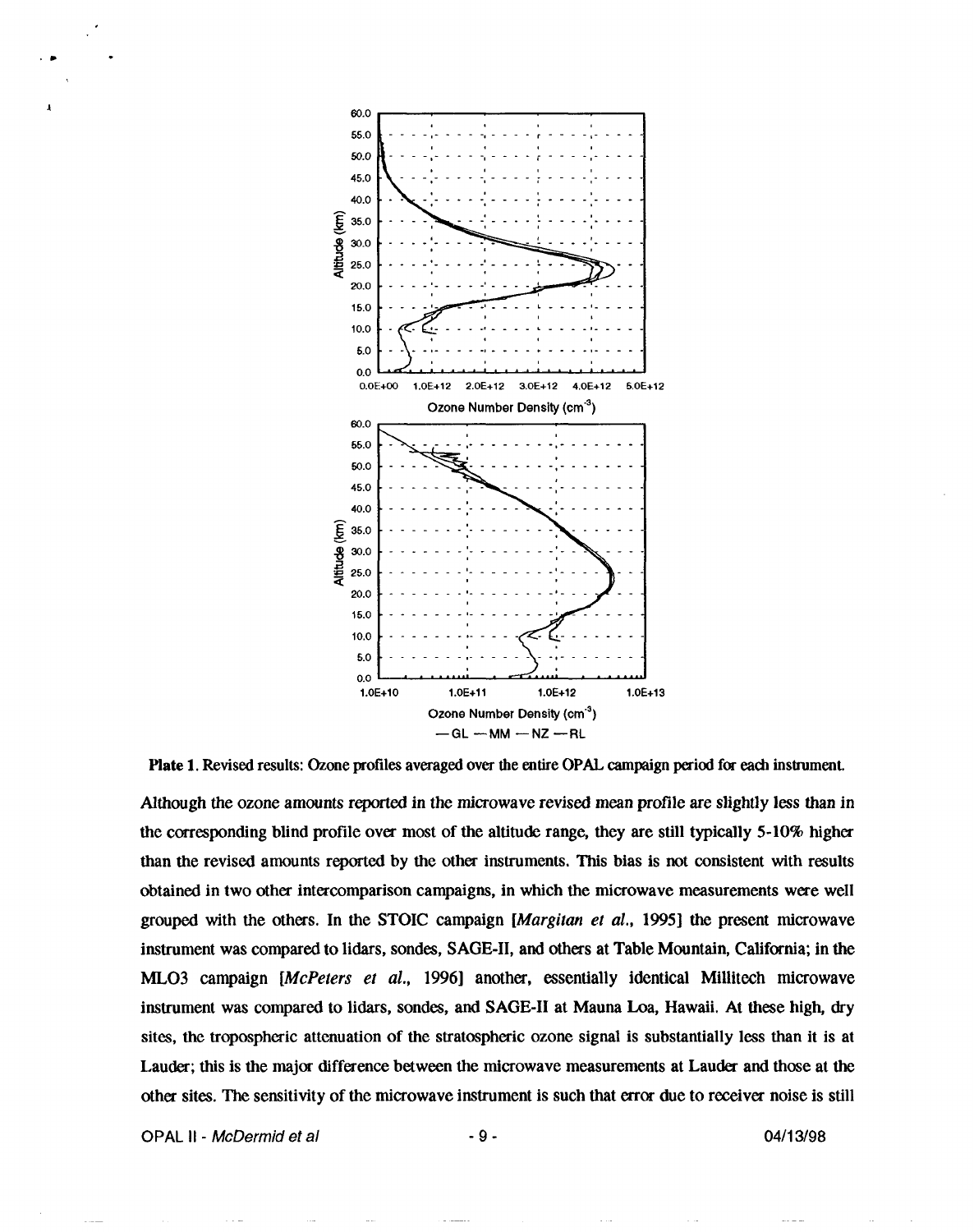a small part of the total error budget, despite the weaker signal. However, the microwave measurement is more sensitive to the details of the tropospheric temperature and water vapor profiles there. The technique described in Section 2 and used in determining the tropospheric attenuation in the calibration of the revised data was intended to reduce sensitivity to seasonal variations of these profiles. This technique was not used in the other two campaigns. Ozone values from these campaigns would have been slightly, not more than 1.5%, larger if it had been used. As discussed in Section 2, the microwave ozone values at Lauder would decrease slightly, not more than 2%, if only the tropospheric temperature and water vapor profiles obtained during the campaign had been used in the data reduction instead of a seasonal average. These two small effects would make the results of the OPAL campaign a little more consistent with the others, but would not completely eliminate the inconsistency. The cause of the remaining inconsistency is presently not understood.



Plate 2. Differences between the revised mean profile for each instrument and all other revised mean profiles, a) (RL-X)/RL, b) (MM-X)/MM, c) (NZ-X)/NZ, d) (GL-X)/GL.

OPAL II - McDermid et al

04/13/98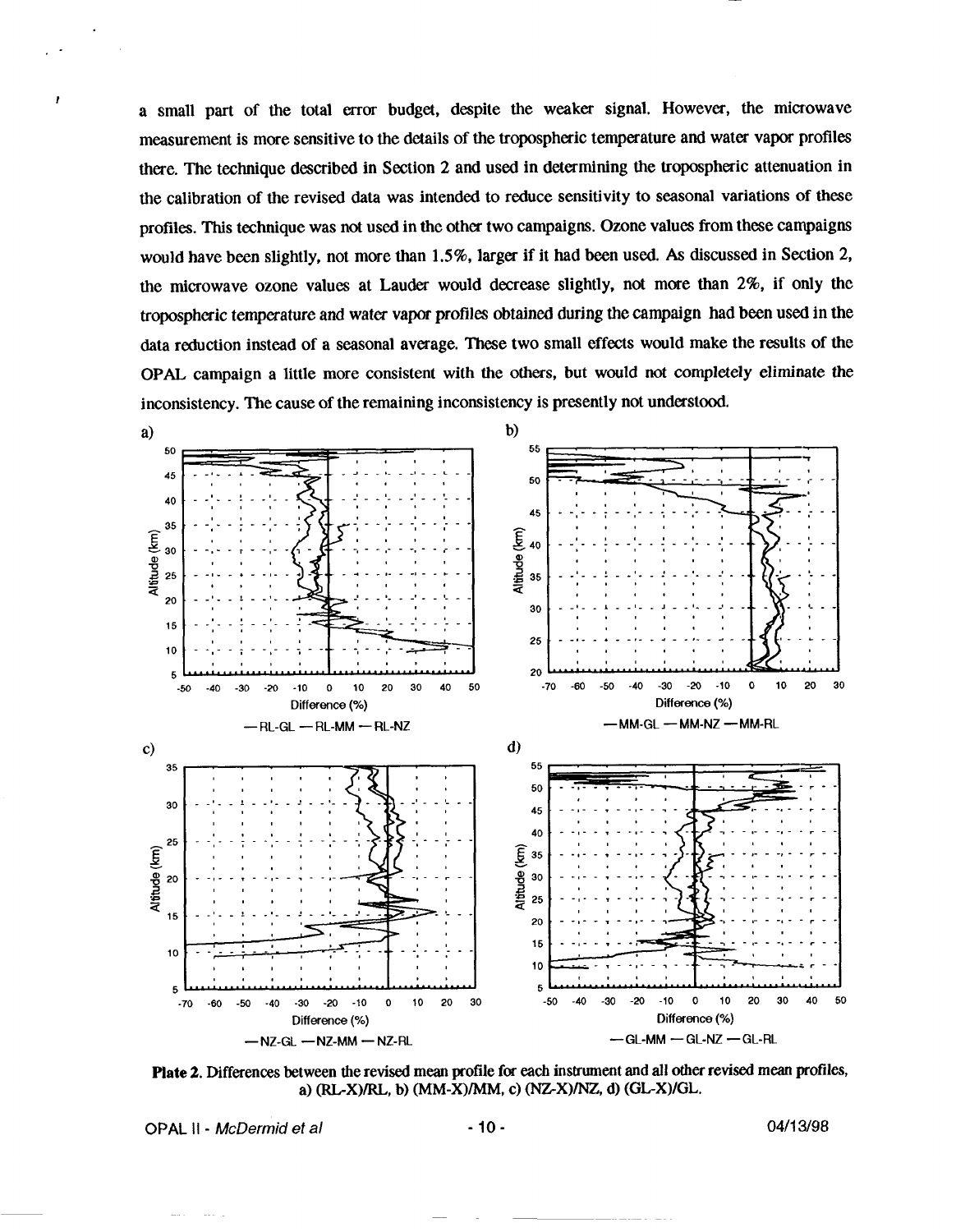The ECC sonde and GSFC lidar results [Plates 1, 2(c) and 2(d)] appear to have merged and agree almost perfectly from 20 km to 30 km. Above 30 km the sonde measurements start to be slightly low which is contrary to some other intercomparisons and sonde performance issues in this altitude range [McPeters et al., 1996]. Between 15 km and 20 km there are some deviations which are most likely due to the much higher spatial resolution of the sondes compared to the lidars. Below 15 km the lidars and the sondes show significant disagreement. In this region the lidar errors increase rapidly due to uncertainties in the Rayleigh extinction correction but the sonde should be performing optimally.



**Plate 3.** Individual revised ozone profiles for 4/20/95.

### 4. Revised Results – Single Profiles, 4/20/95

An example of the intercomparison of single profiles, using results obtained on 4/20/95, is shown in Plates 3 and 4. To relate the revised results to those from the blind campaign Plates 3 and 4 should be

OPAL II - McDermid et al

04/13/98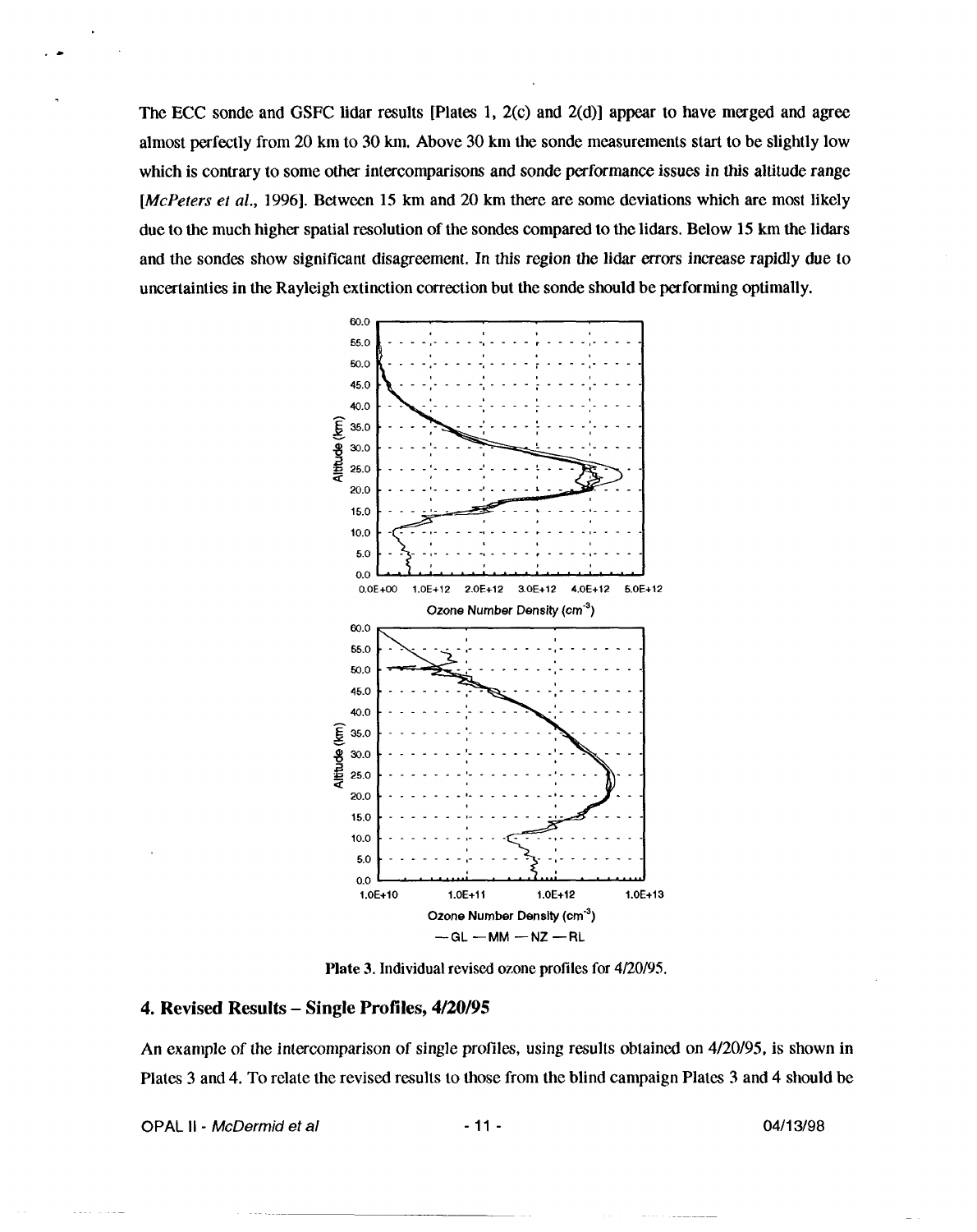compared with Plates 7 and 9 of Part I [McDermid et al., \*]. With the exception of the microwave results the agreement is improved significantly compared to the blind intercomparison. Even for the microwave results the agreement is much better in the sense that the difference curve is essentially a straight line with a constant bias. The agreement for these single profiles is similar and as good as is seen for the campaign average profiles.





Except for a dip observed by the RIVM lidar near the ozone maximum at  $\sim$ 22 km, the two lidars and the ECC sondes agree within 5% from approximately 15 km to 32 km altitude. From 32 km to 35 km, the maximum altitude for the sonde, the difference between the ECC and the lidars increases to about 10% with the sonde measurement being lower. Good agreement between the lidars continues to approximately 42 km. While the microwave results agree with the other instruments at 20 km, the

OPAL II - McDermid et al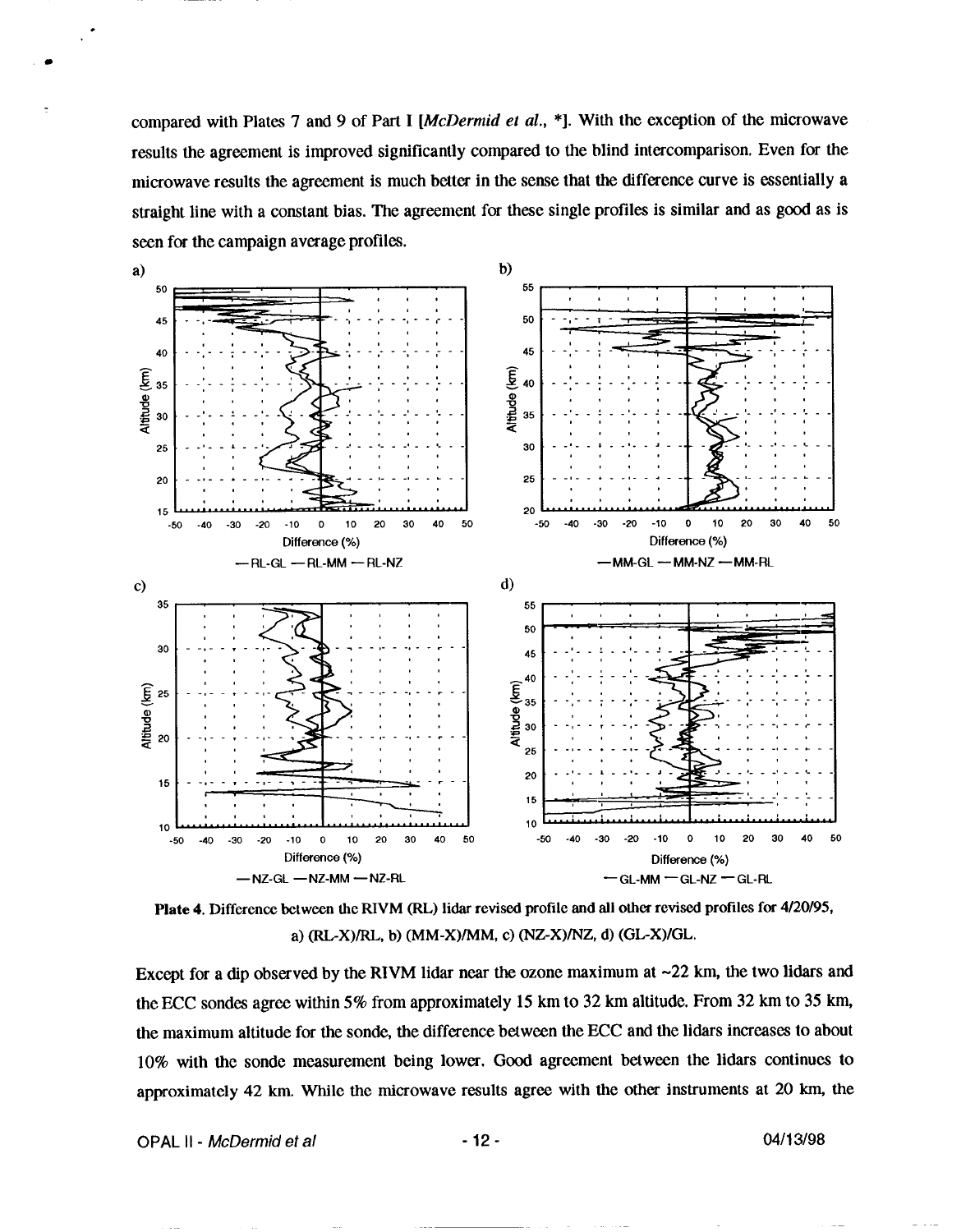lowest altitude for the microwave measurement, the differences increase to an approximately constant 10% from 23 km to 42 km. Above this altitude the Iidar measurements are not good and there is therefore nothing to compare to in this region,

# **Conclusions**

, .

r

In general, the revisions to the OPAL dataset improved the agreement between instruments. The apparent 5-10% bias between the microwave and other profiles measured during the OPAL campaign was not observed in other, similar campaigns. The cause of most of this bias is not presently undemtood; some of it may be attributed to the higher tropospheric attenuation at the Lauder site compared to the others, and the details of the techniques used to measure the attenuation.

# **Acknowledgements**

Part of the work described in this paper was carried out at the Jet Propulsion Laboratory, California Institute of Technology, under an agreement with the National Aeronautics and Space Administration. We are grateful to the staff at NIWA, Lauder for their hospitality and assistance in ensuring the success of the OPAL campaign.